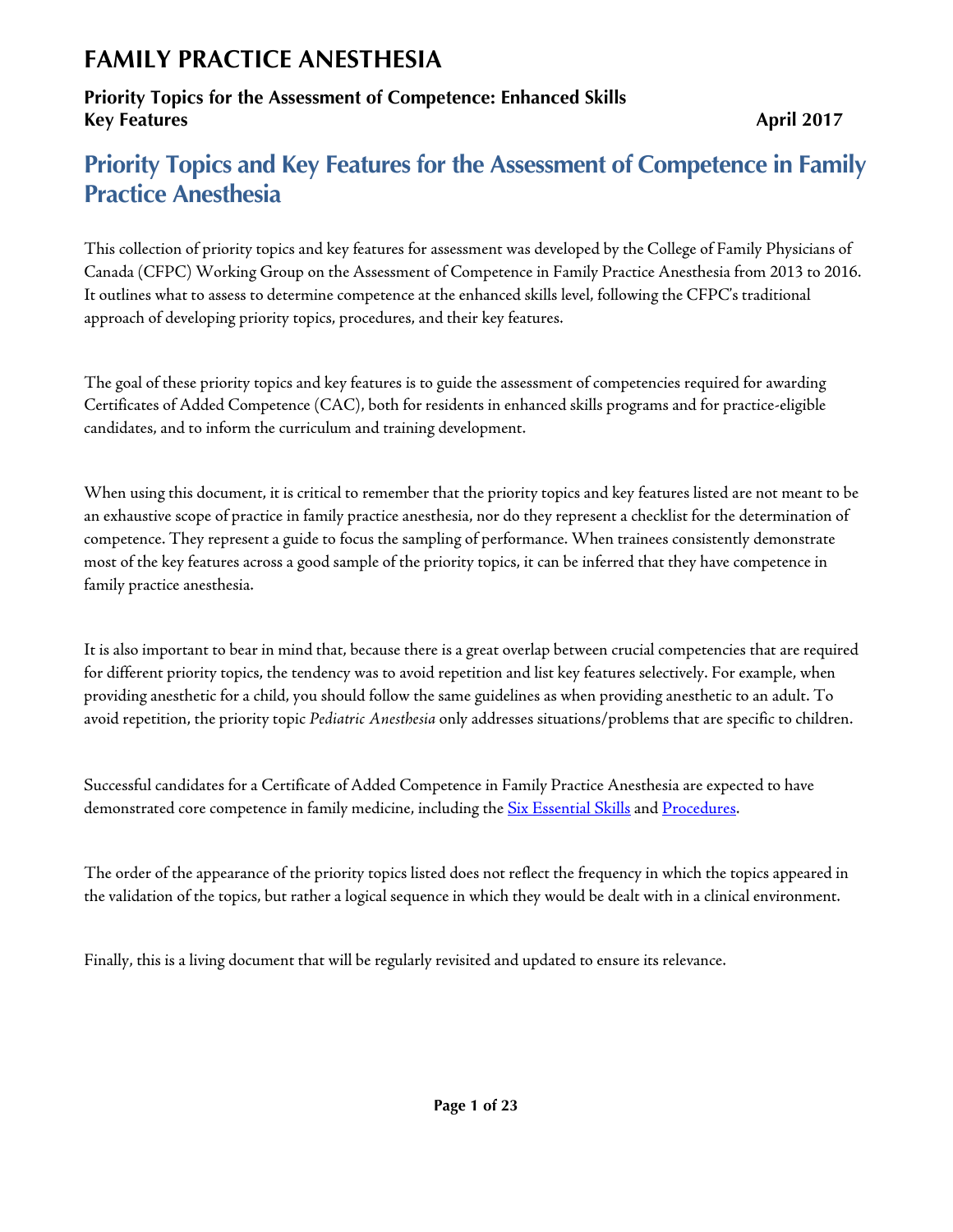## **Priority Topics for the Assessment of Competence: Enhanced Skills Key Features** April 2017

## **How the priority topics and key features were developed**

The Working Group on the Assessment of Competence in Family Practice Anesthesia (6 members) acted as the nominal group, generating an initial list of priority topics through an individual survey followed by group discussion and consensus. A survey to a larger group of family practitioners (196 recipients at a 22% response rate), representative of physicians from across the country, generated another independent list.

The lists of priority topics generated by the nominal group and the larger reference group were almost identical, both in the topics named and the priorities assigned, with a strong positive correlation of 0.87. A final list of 17 priority topics was identified.

Key features were developed and finalized for all topics using the nominal group technique, which included four iterations of individual comments, discussions and consensus building.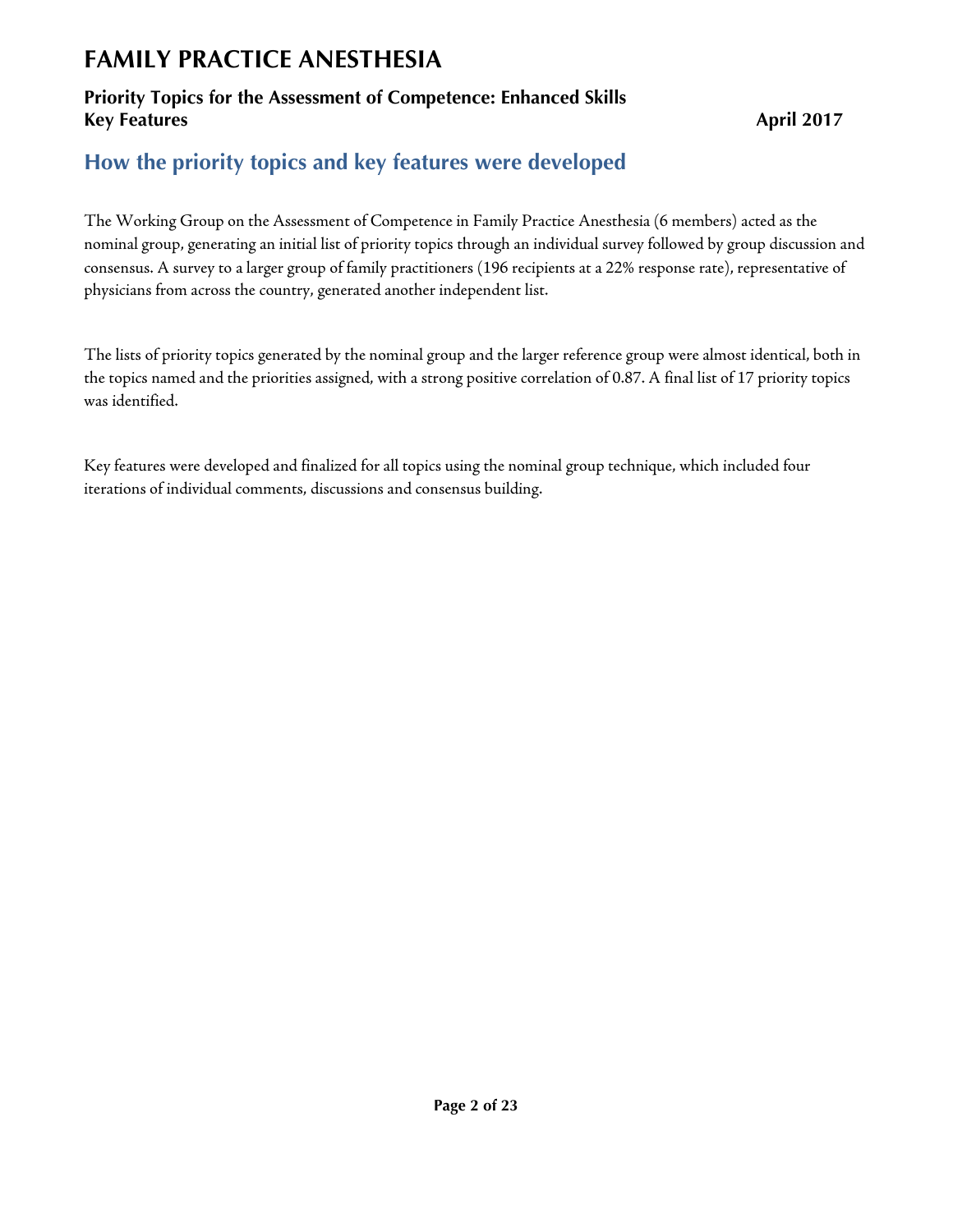## **Priority Topics for the Assessment of Competence: Enhanced Skills Key Features** April 2017

# **How to use the priority topics and key features**

It is important to note that materials in this booklet are intentionally selective and not comprehensive. It is most desirable and useful to assess what will best discriminate between competent and less competent individuals. Priority topics do not represent an extensive list of topics that should be covered in training, but rather a selective list of areas for assessment that can help teachers/assessors to infer overall competence in family practice anesthesia. Key features represent the critical or essential steps in the resolution of a clinical situation or problem, so the achievement of underlying competencies can be inferred. All key features refer to observable actions, not knowledge. They do not cover all necessary steps (e.g., history, physical examination, diagnosis, management), but only those that are critical and most likely to be missed.

As such, the priority topics and their features are not meant to be used in a checklist approach when assessing competence. They are best used for guiding assessment efforts (sampling, observation, reflection) over time to build a case for overall competence or the lack thereof. They may also be useful in the following situations:

For trainees:

- Use as a guide for self-reflection on competence and development of a learning plan, particularly prior to and during clinical experiences
- Use as a guide for soliciting feedback from teachers/assessors

For teachers/assessors:

- Compare and contrast materials in this document with your assessment strategies and adjust as necessary
- Use as a guide assessment of your trainees, including soliciting feedback, developing questions to ask trainees, and completing field notes
- Use as a guide to help develop learning plans for your trainees
- Use as a self reflection guide to assess your teaching

### For programs:

- Use as assessment standards when making decisions about residents' successful completion of training
- Use as a guide to develop assessment strategies
- Use as a guide to plan curriculum that can adequately expose trainees to the priority topics and procedures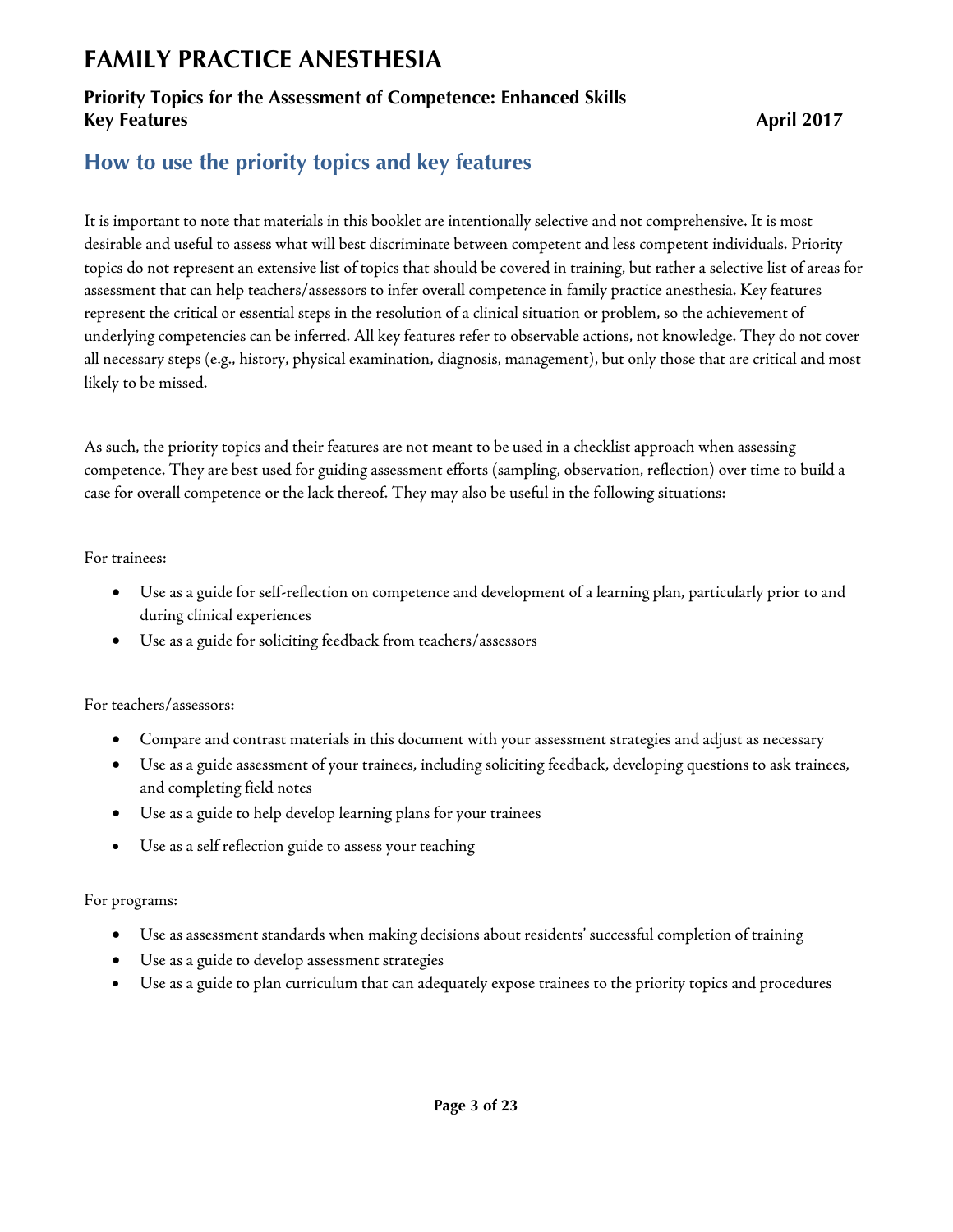### **Priority Topics for the Assessment of Competence: Enhanced Skills Key Features** April 2017

**Working Group for the Assessment of Competence in Family Practice Anesthesia** 

Robert Anderson, FRCPC

Michael Cummings, FRCPC

Braam De Klerk, CCFP

Thomas A. Johnson, FRCPC

Anthony Wiens, CCFP (FPA)

Clinton Louis Wong, FRCPC

*Lisa K. Fischer, CCFP (SEM) – Clinician Educator*

Special thanks to Dr. Tim Allen, past Director of Certification and Assessment, for his guidance and invaluable contribution to this project.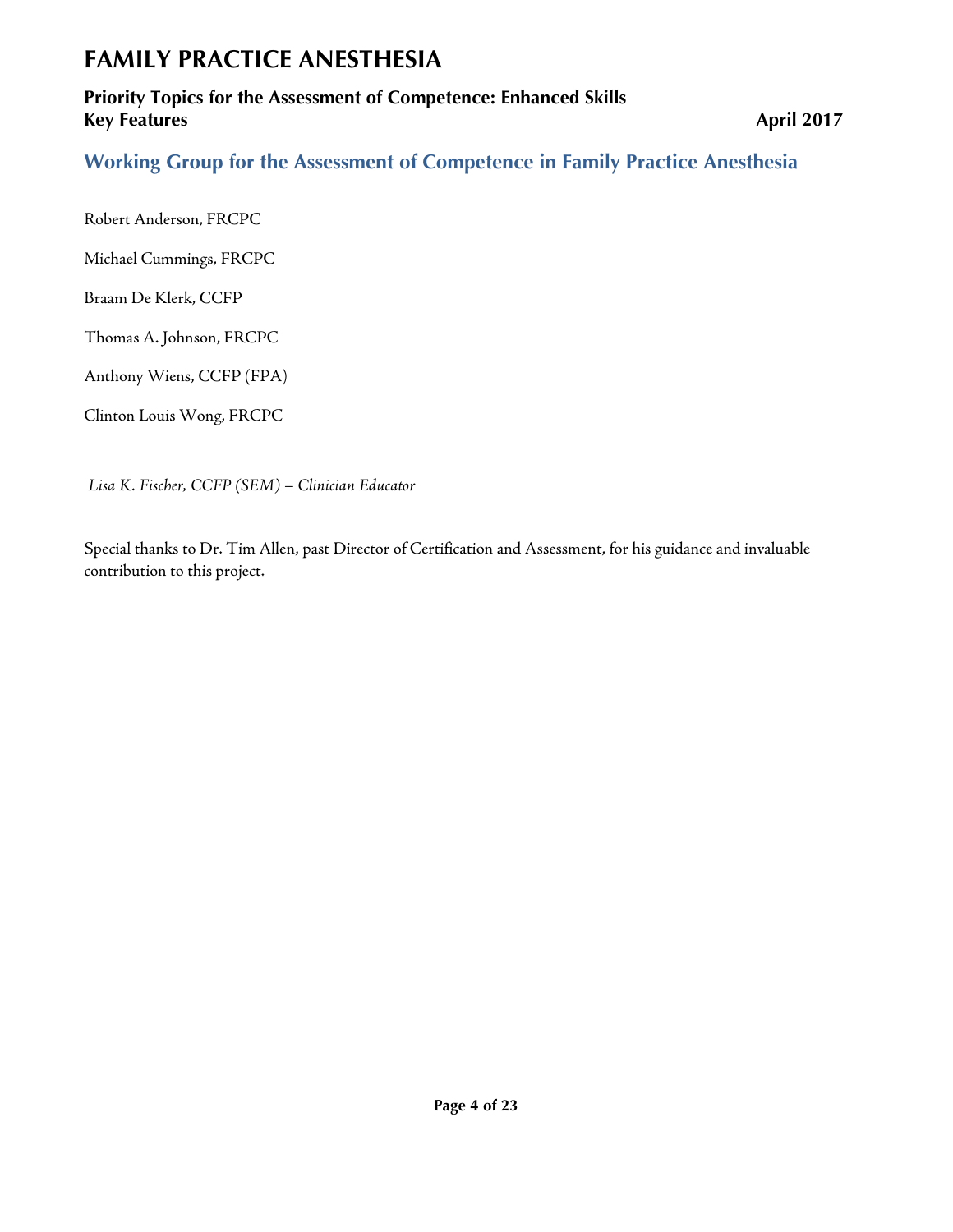## **Priority Topics for the Assessment of Competence: Enhanced Skills Key Features** April 2017

# **Priority Topics:**

- 1. [General anesthesia](#page-5-0)
- 2. [Pre-anesthetic](#page-6-0) assessment
- 3. [Anesthesia](#page-7-0) equipment
- 4. [Vascular access](#page-8-0)
- 5. [The complex airway](#page-9-0)
- 6. [Procedural sedation](#page-10-0)
- 7. [Neuraxial anesthesia](#page-11-0)
- 8. [Obstetrical anesthesia](#page-12-0)
- 9. [Pediatric anesthesia](#page-13-0)
- 10. [Acutely ill or injured](#page-14-0)
- 11. [OR emergencies and complications](#page-15-0)
- 12. [Acute pain management](#page-16-0)
- 13. [Post-operative care](#page-17-0)
- 14. [Know and apply limits of capacity \(own and institutional\)](#page-18-0)
- 15. [Crisis management](#page-19-0)
- 16. [Self-directed learning](#page-20-0)
- 17. [Team](#page-21-0)

**[Appendix: Procedure Skills in Family Medicine](#page-22-0)**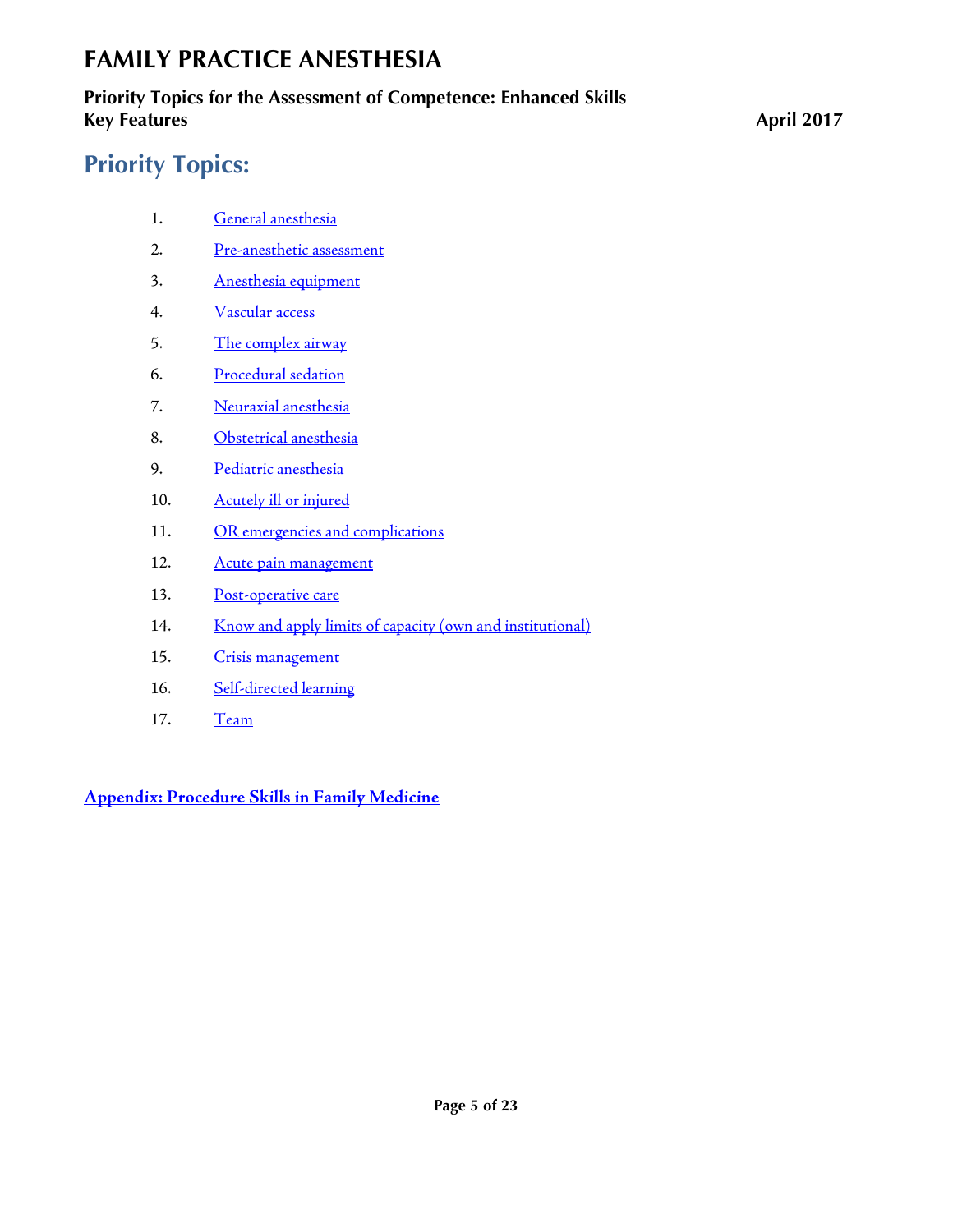### **Priority Topics for the Assessment of Competence: Enhanced Skills Key Features** April 2017

## <span id="page-5-0"></span>**Priority Topic 1: General anesthesia**

- 1. For any patient undergoing routine, scheduled general anesthesia, develop a safe anesthesia plan by:
	- Performing a comprehensive preoperative assessment to identify patient- and procedure-specific considerations
	- Optimizing preoperative patient care
	- Anticipating and planning for common and serious complications
- 2. When performing general anesthesia, advocate for patient safety by following practices such as:
	- Participating actively in the completion of a recognized surgical safety checklist
	- Ensuring all equipment is in proper working order
	- Being attentive to patient comfort and taking measures to avoid injury during technical procedures
	- Checking patient positioning to avoid injuries
- 3. For all patients under general anesthetic, maintain vigilance (e.g., even with low-risk procedures in healthy patients) and adapt the anesthetic according to changing circumstances.
- 4. For any patient undergoing general anesthesia, execute efficient, safe, and smooth emergence and extubation.
- 5. For patients undergoing general anesthesia, develop a comprehensive post-operative plan that is specific to the patient and the procedure, including a plan for pain relief and management of medical comorbidities.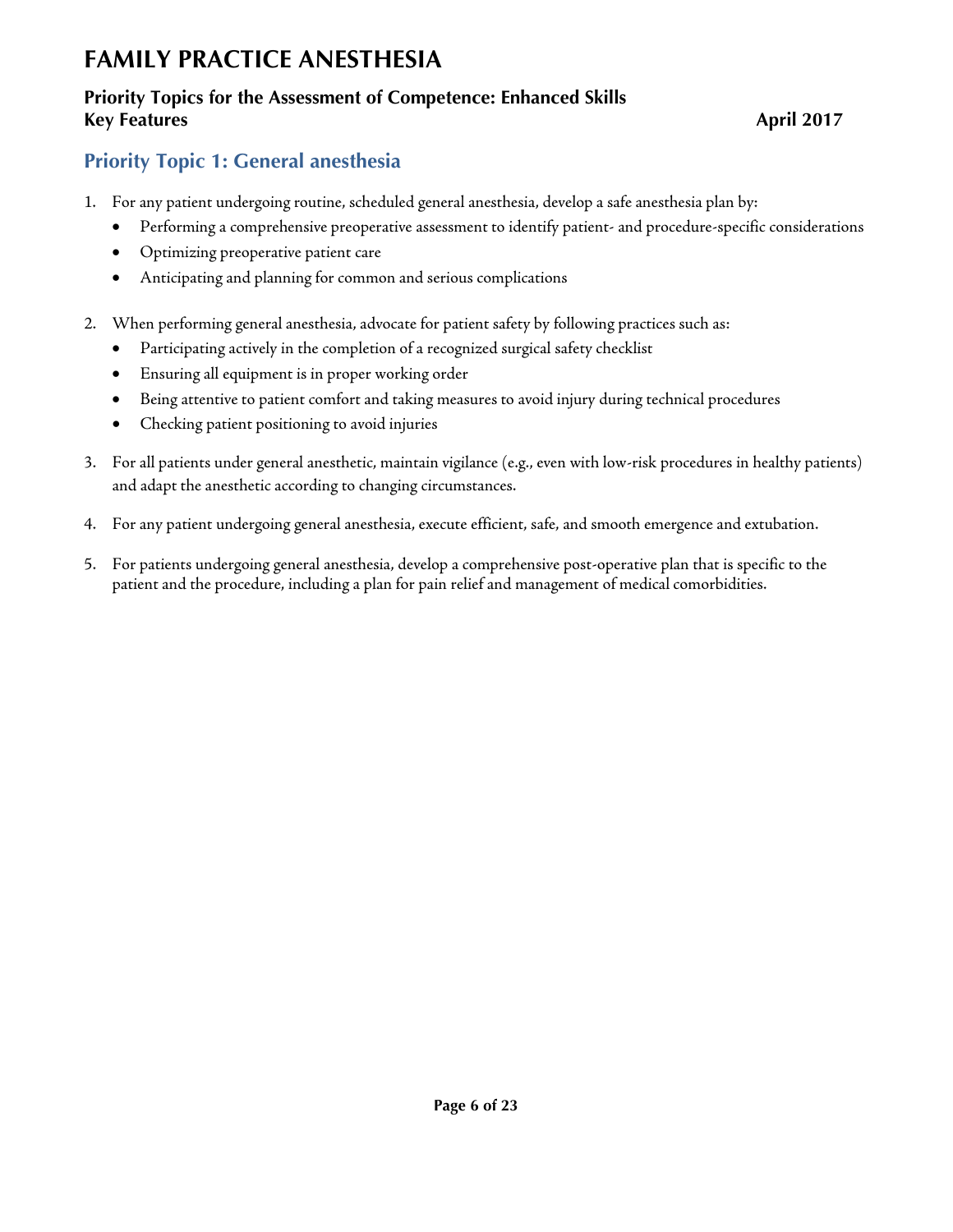## **Priority Topics for the Assessment of Competence: Enhanced Skills Key Features** April 2017

## <span id="page-6-0"></span>**Priority Topic 2: Pre-anesthetic assessment**

- 1. Establish a rapport with the patient (and family, when pertinent) to facilitate all discussions (e.g., specific procedures, potential complications, consent, post-anesthesia care).
- 2. For any patient who requires anesthesia:
	- a) Identify issues that require further elucidation and perform a focused history and physical examination
	- b) Synthesize the available clinical information and generate a prioritized list of problems that need to be addressed
	- c) Pursue further investigation or optimize medical care as indicated
	- d) Delay or recommend changes as necessary to the planned anesthesia or procedure
- 3. When assessing a patient for anesthesia:
	- a) Gather relevant documentation (e.g., medications, allergies, consent) in a systematic way
	- b) Ensure all important data are collected (i.e., take ownership and do not assume someone else has done it)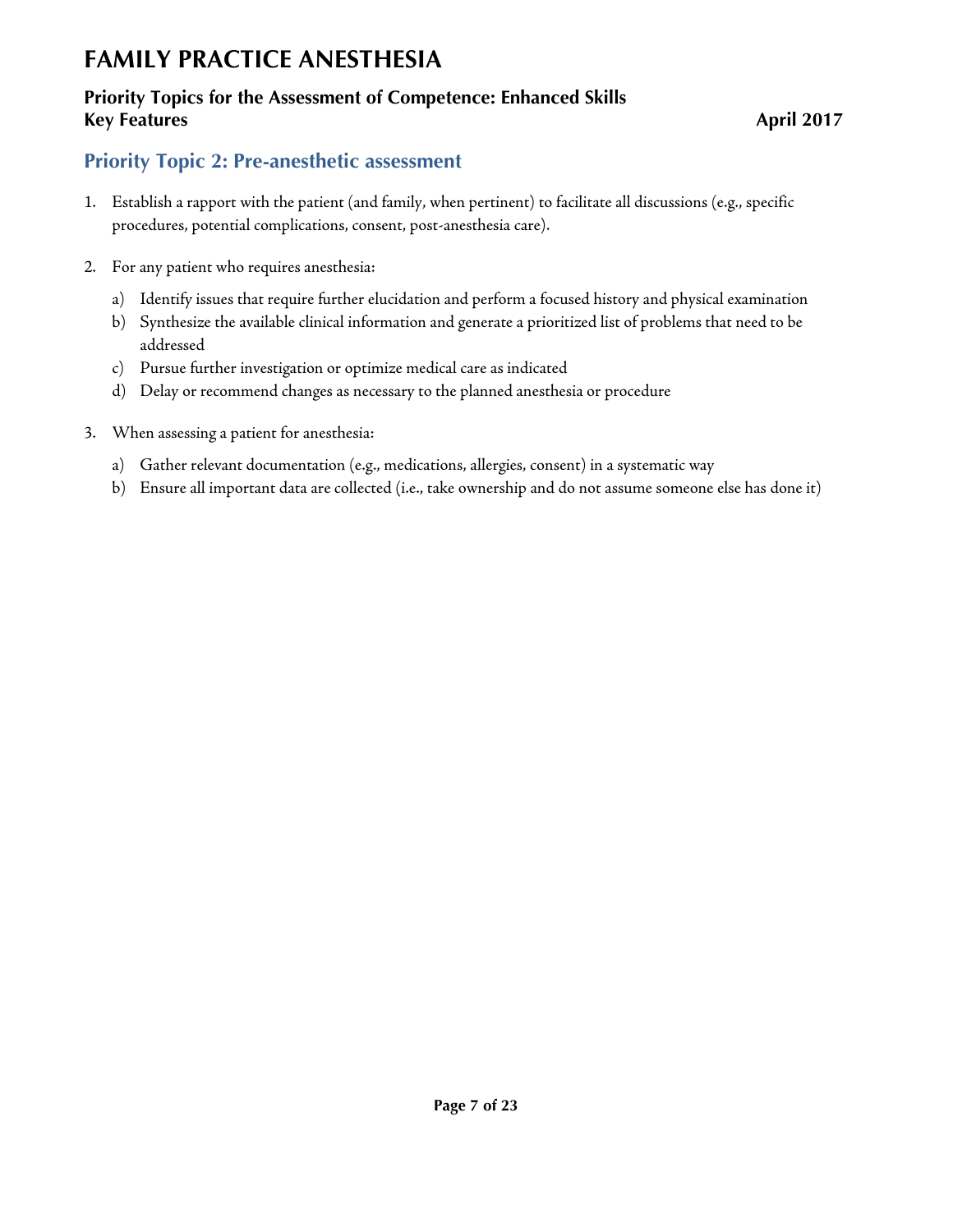## **Priority Topics for the Assessment of Competence: Enhanced Skills Key Features** April 2017

## <span id="page-7-0"></span>**Priority Topic 3: Anesthesia equipment**

- 1. Before any anesthetic procedure:
	- a) Check the equipment according to current published guidelines to ensure it is working properly
	- b) Identify and resolve problems before proceeding (e.g., ensure suction is functioning, ensure oxygen tank is filled)
- 2. When using an anesthetic machine, ensure appropriate settings have been selected and adjust accordingly to avoid iatrogenic injuries (e.g., barotrauma, anesthetic overdose, hyper/hypoventilation).
- 3. For a malignant hyperthermia-susceptible patient about to undergo anesthesia, prepare the machine for a triggerfree anesthetic.
- 4. When an alarm goes off while a patient is under anesthesia, differentiate between a patient, equipment, or surgical cause and use a systematic approach to identify and resolve the issue.
- 5. Identify standards of ongoing equipment maintenance according to the published guidelines; also ensure a compliance process is in place and that it is properly documented**.**
- 6. Maintain drugs and equipment to manage emergency situations (e.g., malignant hypothermia, local anesthetic toxicity, cardiac arrest).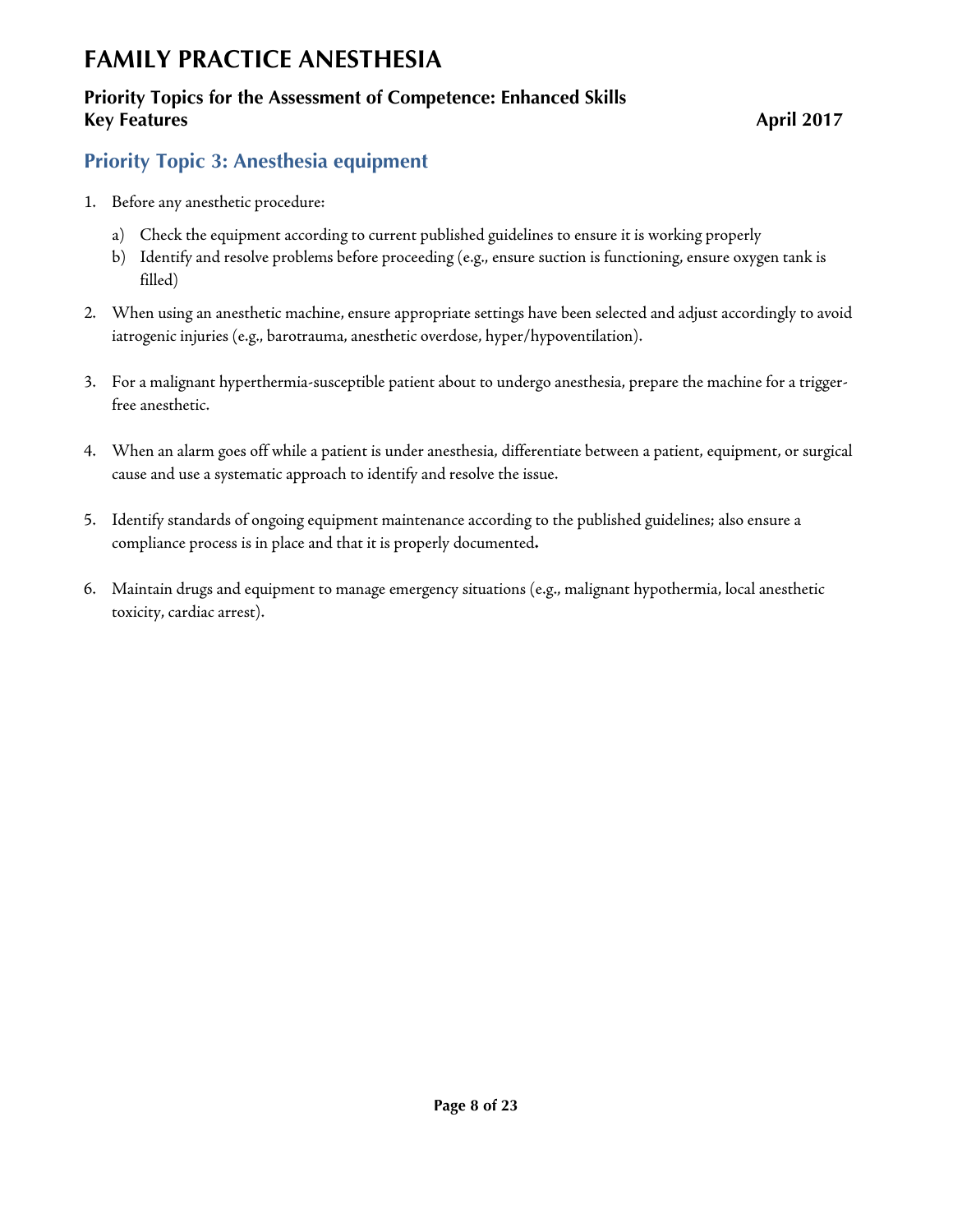## **Priority Topics for the Assessment of Competence: Enhanced Skills Key Features** April 2017

# <span id="page-8-0"></span>**Priority Topic 4: Vascular access**

- 1. When vascular access is required for a patient, first assess the urgency and type of access that is needed and then select an approach that will optimize the chances of success.
- 2. For a patient requiring vascular access in whom peripheral access is challenging (e.g., shock, trauma, hypothermia, obesity), deftly secure IV access using alternative methods, as necessary (e.g., internal jugular, femoral, ultrasound guided).
- 3. Following vascular access, ensure a stable fixation and assess to rule out complications (e.g., pneumothorax, arterial puncture, nerve injury, extravasation).
- 4. Secure vascular access using the general key features of procedure skills (see next page) for the following approaches (technical skills):
	- Central lines
	- Peripheral veins
	- Arterial puncture and cannulation

**See also: Procedure Skills in Family Medicine [\(Appendix\)](#page-22-0)**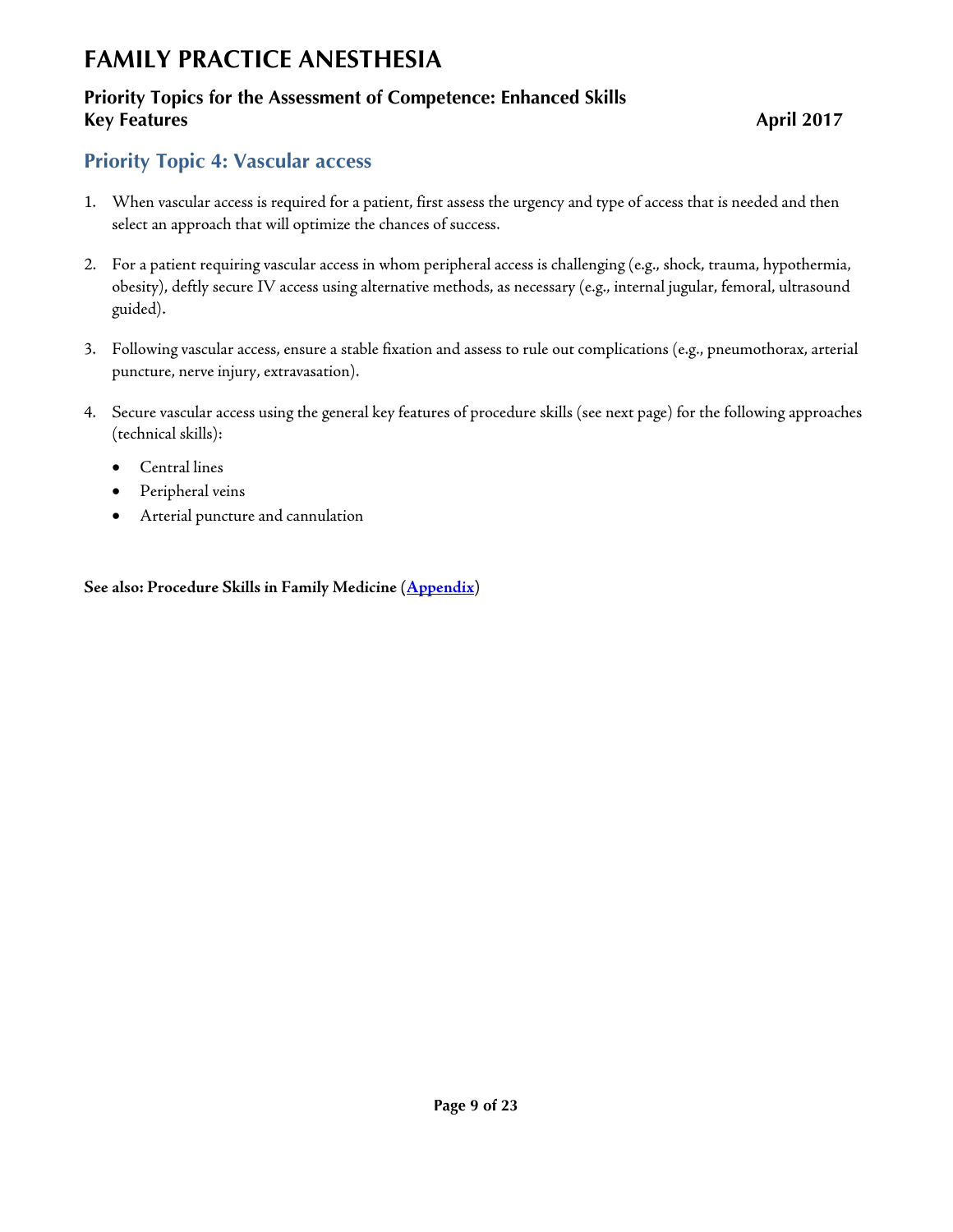## **Priority Topics for the Assessment of Competence: Enhanced Skills Key Features** April 2017

## <span id="page-9-0"></span>**Priority Topic 5: The complex airway**

- 1. When assessing a patient for anesthesia, identify the airway that may be difficult to manage and the stage(s) at which difficulties are expected (e.g. bag-mask ventilation, laryngoscopy, intubation, or extubation).
- 2. When performing bag-mask ventilation, use the appropriate manoeuvres to overcome difficulties.
- 3. For all patients who require airway management, use a planned and staged approach that is adapted to the individual patient by:
	- Preparing ahead of time the equipment necessary for alternative approaches
	- Communicating well with the team before and throughout the procedure to facilitate acceptance and assistance
	- Using a series of alternative approaches, as necessary, to manage the airway
	- Anticipating and preparing for an unexpected difficult airway
- 4. For a patient with a complex airway, safely secure an endotracheal tube using a technique appropriate to the situation (e.g., awake intubation, inhalation induction).
- 5. For patients in whom both intubation technique and adjuvant drugs may specifically aggravate the underlying condition, select the appropriate technique, monitors, and drugs to minimize risk (e.g., consider effects on hemodynamics in a patient who is hypovolemic and the effects on intracranial pressure on a patient with intracranial pathology).
- 6. For a patient who needs emergent airway management, when the airway cannot be secured in any other way be prepared to perform a surgical airway.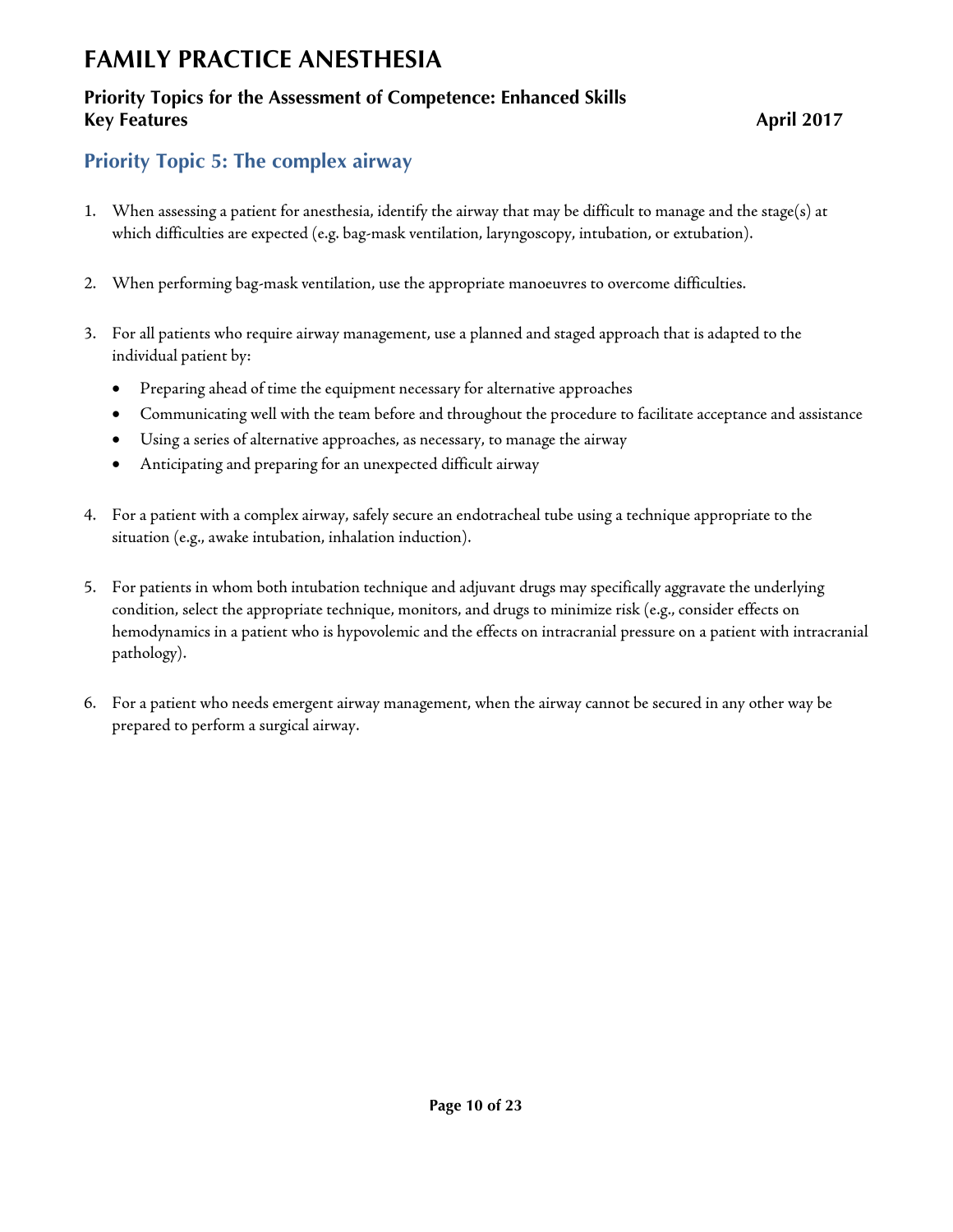## **Priority Topics for the Assessment of Competence: Enhanced Skills Key Features** April 2017

## <span id="page-10-0"></span>**Priority Topic 6: Procedural sedation**

- 1. When procedural sedation is requested, plan appropriate anesthetic management (e.g., location, depth of anesthesia, appropriate anesthetic modalities) by:
	- Assessing the patient
	- Clarifying the proposed procedure
	- Looking for and recognizing contraindications to sedation
- 2. For a patient undergoing procedural sedation, ensure the availability of and prepare the equipment and personnel necessary for monitoring the patient throughout the procedure and for intervening rapidly to support as necessary (i.e., same physician cannot provide sedation and do the procedure).
- 3. For a patient who has undergone procedural sedation, ensure appropriate monitoring and support until they have recovered fully.

**See also: Procedure Skills in Family Medicine [\(Appendix\)](#page-22-0)**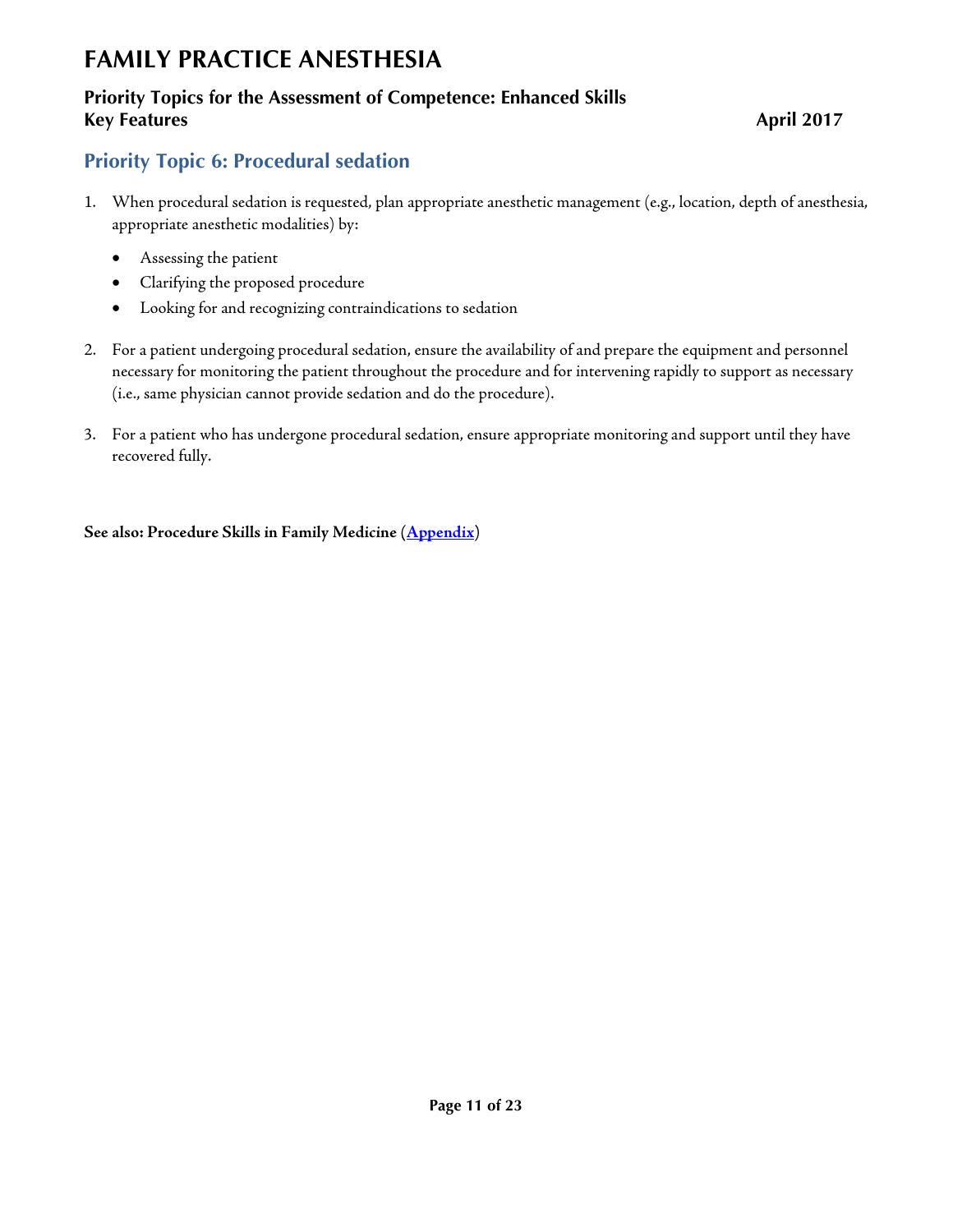## **Priority Topics for the Assessment of Competence: Enhanced Skills Key Features** April 2017

## <span id="page-11-0"></span>**Priority Topic 7: Neuraxial anesthesia**

- 1. When considering neuraxial anesthesia, look for and recognize contraindications to this approach and avoid performing it where it would be inappropriate.
- 2. When performing neuraxial anesthesia:
	- a) Use a systematic and organized approach to landmarking before introducing the needle
	- b) Verify landmarks after a failed attempt, consider other possible causes of failure, and modify the approach for a subsequent attempt
	- c) Do not persist inappropriately if unsuccessful, and opt for an alternative choice of anesthesia, including consulting a colleague
- 3. When administering neuraxial anesthesia, select the appropriate medication and positioning for the level and degree of anesthesia required for the surgical procedure.
- 4. When planning neuraxial anesthesia, anticipate the potential for inadequate anesthesia and plan for supplemental techniques (e.g., sedation, local anesthesia, general anesthesia).
- 5. When providing neuraxial anesthesia, anticipate potential complications (e.g., hypotension, bradycardia, respiratory arrest, headache):
	- a) Look for signs and symptoms and manage them appropriately
	- b) Do not assume that a complication is simply due to the anesthetic

**See also: Procedure Skills in Family Medicine [\(Appendix\)](#page-22-0)**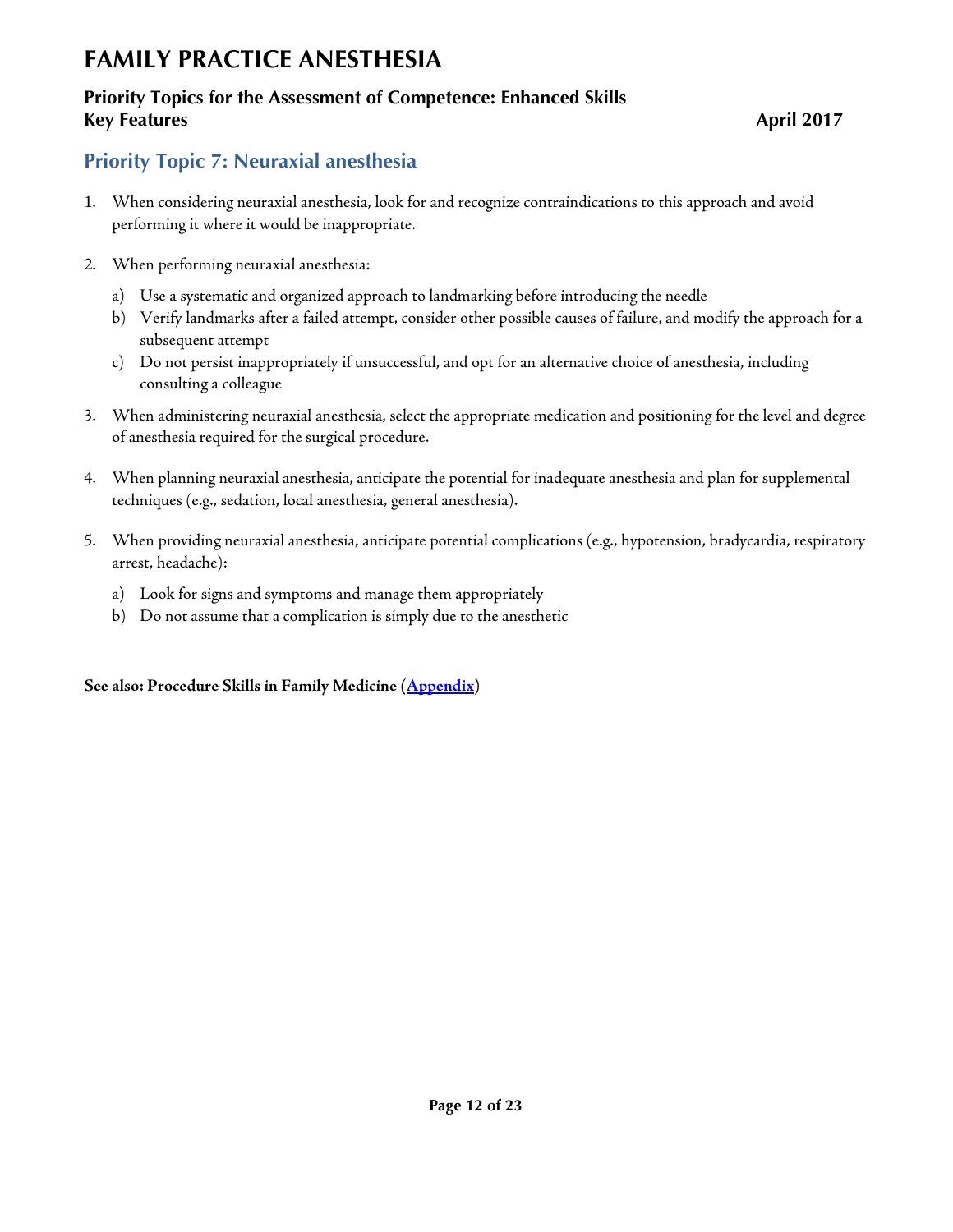### **Priority Topics for the Assessment of Competence: Enhanced Skills Key Features** April 2017

## <span id="page-12-0"></span>**Priority Topic 8: Obstetrical anesthesia**

- 1. For all pregnant patients requiring anesthesia for either obstetrical or non-obstetrical procedures, recognize the changes in physiology and anatomy that will influence the choice of anesthetic (e.g., difficult airway, quick desaturation, risk to baby) and adjust the approach and anesthetic plan accordingly, including advance planning with the team.
- 2. For a woman in labour who has an epidural catheter, look for and recognize the poorly functioning labour epidural and troubleshoot effectively to obtain optimal analgesia.
- 3. For a woman in labour who has an epidural catheter and needs a Cesarean section, decide whether the epidural is adequate or if you should consider an alternate approach.
- 4. During any Cesarean section, monitor for and recognize intraoperative complications (e.g., hemorrhage, uterine atony) and manage appropriately.
- 5. When an emergency Cesarean section is required:
	- a) Take the necessary time to assess the mother and the baby
	- b) Collaborate with the team and manage possible conflicting goals
	- c) Ensure the appropriate anesthetic is provided safely but expeditiously
- 6. Before and during any Cesarean section, identify high-risk situations and prepare for neonatal resuscitation.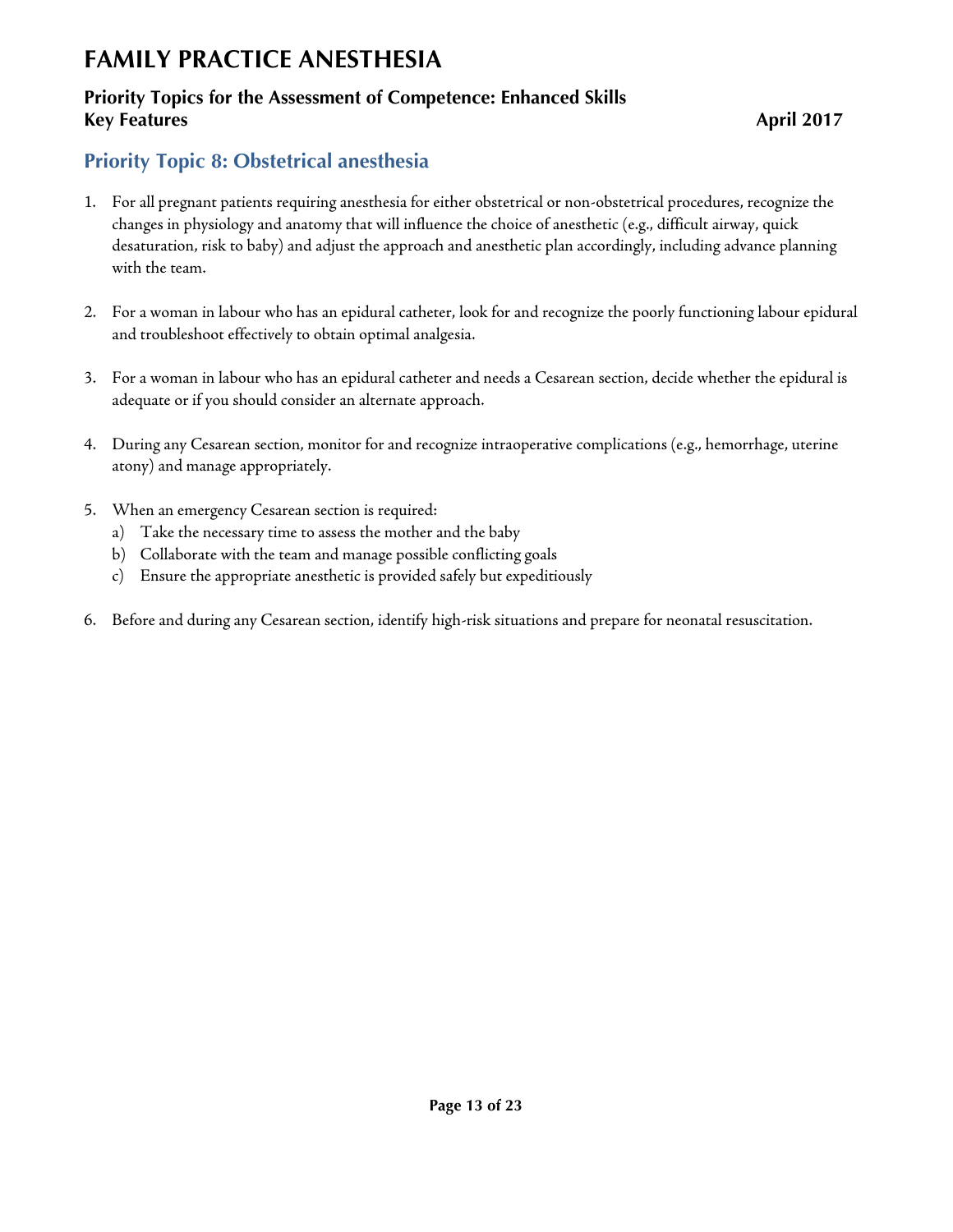## **Priority Topics for the Assessment of Competence: Enhanced Skills Key Features** April 2017

## <span id="page-13-0"></span>**Priority Topic 9: Pediatric anesthesia**

- 1. During a pre-anesthetic assessment of a child:
	- a) Develop age-appropriate rapports with the child and caregiver
	- b) Look for age-appropriate conditions and comorbidities and adjust your assessment accordingly (e.g., loose teeth, upper respiratory tract infections, asthma, obesity, developmental delay, congenital anomalies)
	- c) Assess for the potential for a child to be uncooperative and plan accordingly
	- d) Assess your and your institution's capacity to provide anesthetic to a specific age group and any limitations (e.g., pronounced physiologic and anatomic differences in young patients), and refer/call for help accordingly
- 2. When developing an anesthetic plan for a child:
	- a) Modify the plan based on age-related differences in physiology, pharmacology, and anatomy (e.g., drug doses, ventilator settings, thermoregulation, airway device sizes)
	- b) Recognize and plan for the unique technical challenges in this age group (e.g., difficult IV, intubation)
- 3. When inducing anesthesia for an uncooperative child, use safe strategies to minimize risk (e.g., preoperative sedation, parental presence at induction, choice whether to proceed).
- 4. When inducing anesthesia in a child, recognize that a child can decompensate quickly. Act expeditiously with your team to safely:
	- Manage the airway
	- Secure intravenous access
	- Apply monitors
- 5. In a pediatric patient who is emerging from anesthesia, anticipate and manage complications that are common in the age group (e.g., emergence delirium, laryngospasm, hypothermia).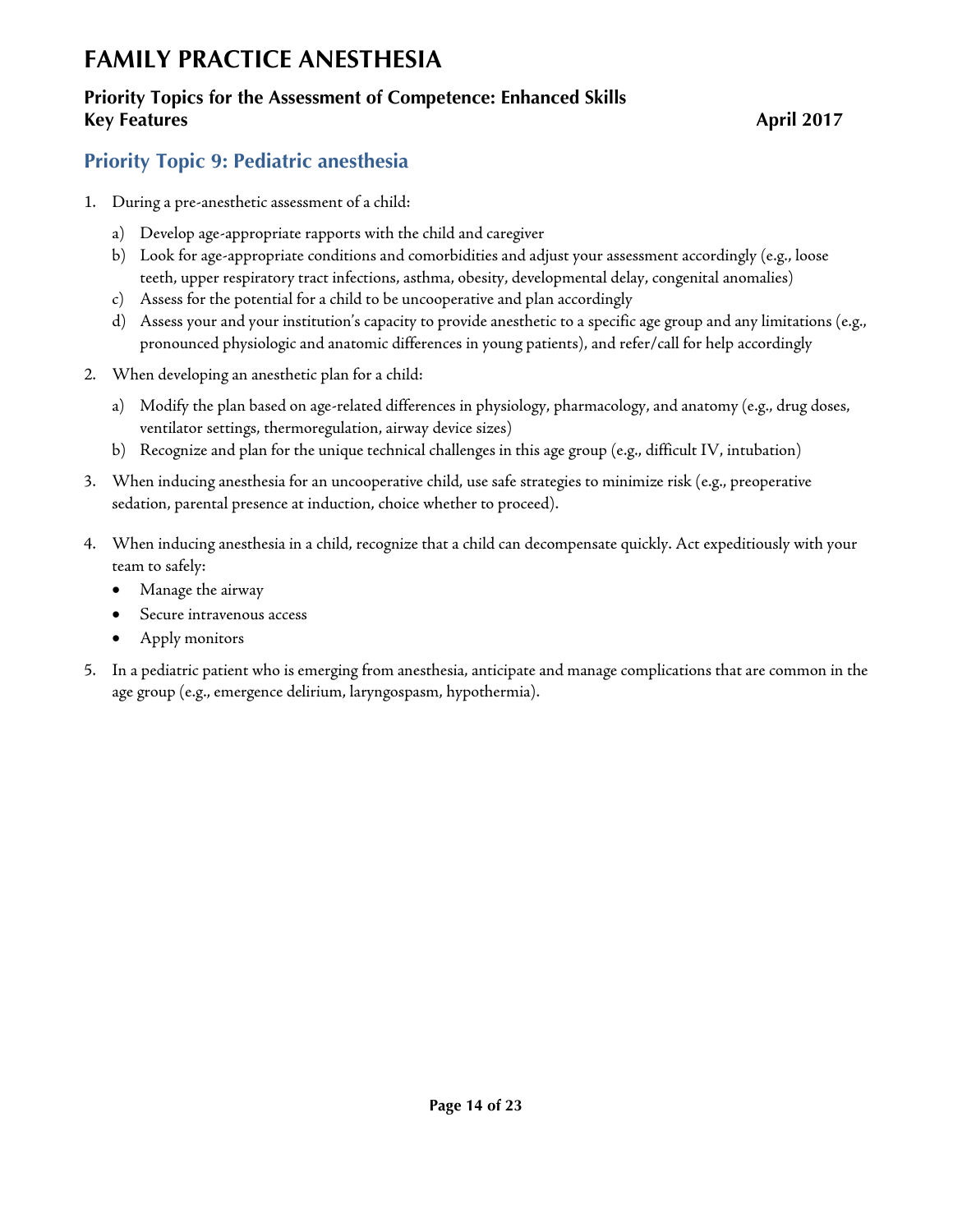### **Priority Topics for the Assessment of Competence: Enhanced Skills Key Features** April 2017

## <span id="page-14-0"></span>**Priority Topic 10: Acutely ill or injured**

- 1. In a patient who requires an anesthetic at the time of an acute illness or injury, assess the patient and optimize their pathophysiology (e.g., hypovolemia, sepsis, respiratory disease) before proceeding, but without undue delay.
- 2. When planning and administering an anesthetic to an acutely injured or ill patient, develop a plan (e.g., choices and doses of medications, use of invasive monitors, approach to airway management, IV access, availability of blood products) that accounts for:
	- Altered physiological responses of the patient due to their specific illness or injury
	- Multiple and potentially conflicting management goals
- 3. When planning and administering an anesthetic for emergency surgery, consider and look for subtle symptoms and signs that suggest an unsuspected or underestimated injury or illness (e.g., sepsis in a patient with appendicitis, splenic rupture with occult hypovolemia).
- 4. For an acutely ill or injured patient outside the operating room, act as a resource for other physicians by providing support, such as:
	- Identifying the need for, and providing, airway management and ventilation
	- Securing vascular access
	- Assisting with hemodynamic support
	- Assisting with sedation
- 5. When preparing an acutely ill or injured patient for transport to another facility:
	- a) Collaborate with the transport team and the receiving physician
	- b) Anticipate the possible complications that may occur during transport, and manage before transport when appropriate (e.g., airway, chest tube, IV fluids, antibiotics)

**Note:** Skill with ATLS and ACLS is assumed as a basic requirement.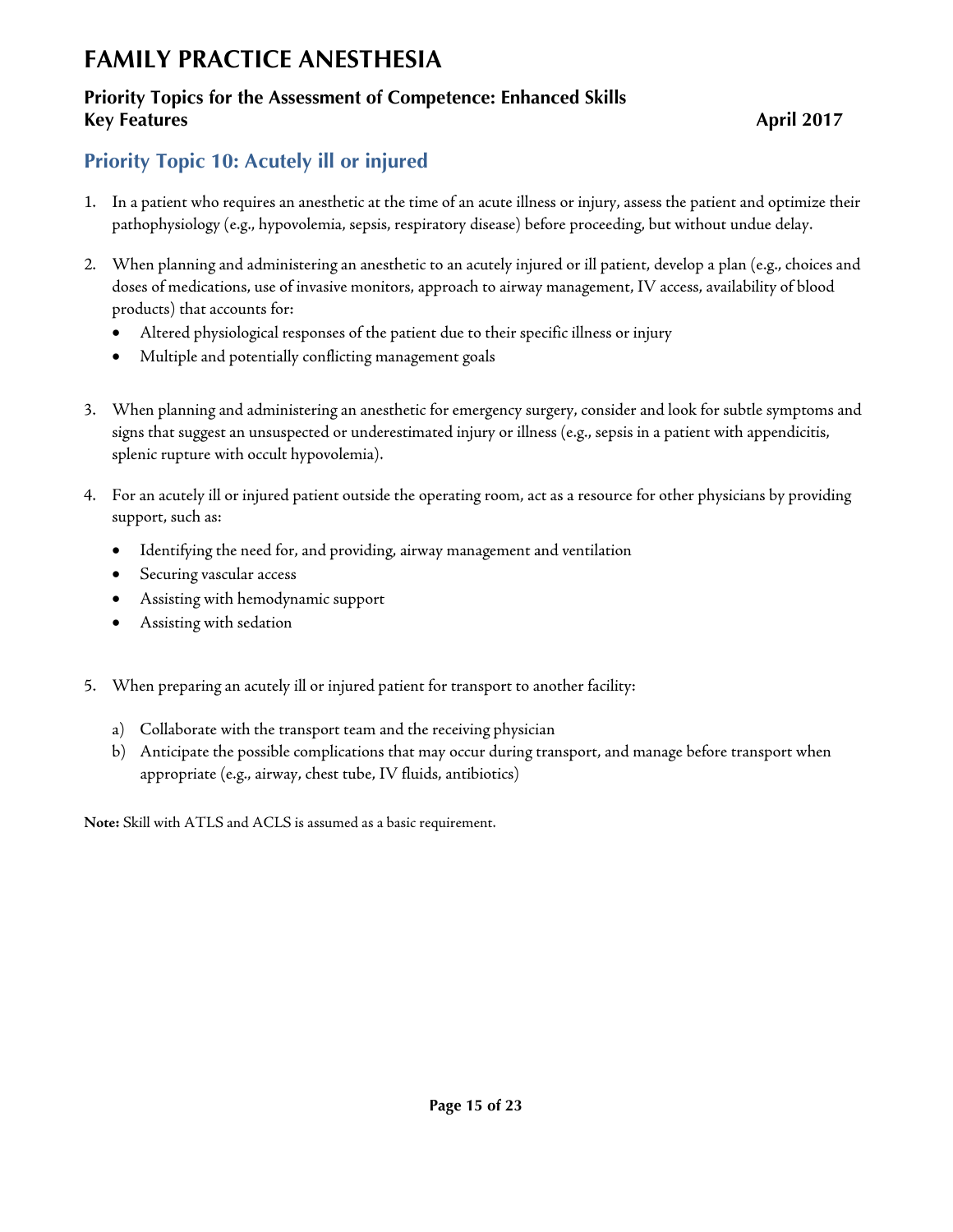## **Priority Topics for the Assessment of Competence: Enhanced Skills Key Features** April 2017

## <span id="page-15-0"></span>**Priority Topic 11: OR emergencies and complications**

### **(See also Topic 15:** [Crisis management](#page-19-0)**)**

- 1. During anesthesia:
	- a) Anticipate both likely and unlikely complications
	- b) Monitor the vital signs and other parameters carefully to ensure early detection of any complication
	- c) React promptly should a complication arise
- 2. When an emergency or complication (e.g., high airway pressure, hypotension) is detected, use an individualized approach to management by:
	- a) Communicating with the surgeon and the team
	- b) Initiating supportive steps promptly while continuing to assess the situation (i.e., concurrent assessment and management)
	- c) Generating a prioritized differential diagnosis to direct management
	- d) Reassessing and re-evaluating the differential diagnosis frequently to avoid fixation error
	- e) Using algorithms wisely, adjusting for the patient-specific pathophysiology (e.g., malignant hyperthermia, local anesthesia toxicity, cardiac arrest)
- 3. Following any major complication or critical incident, assess the impact this may have had on your own psychological preparedness for upcoming activities and adjust your activities appropriately.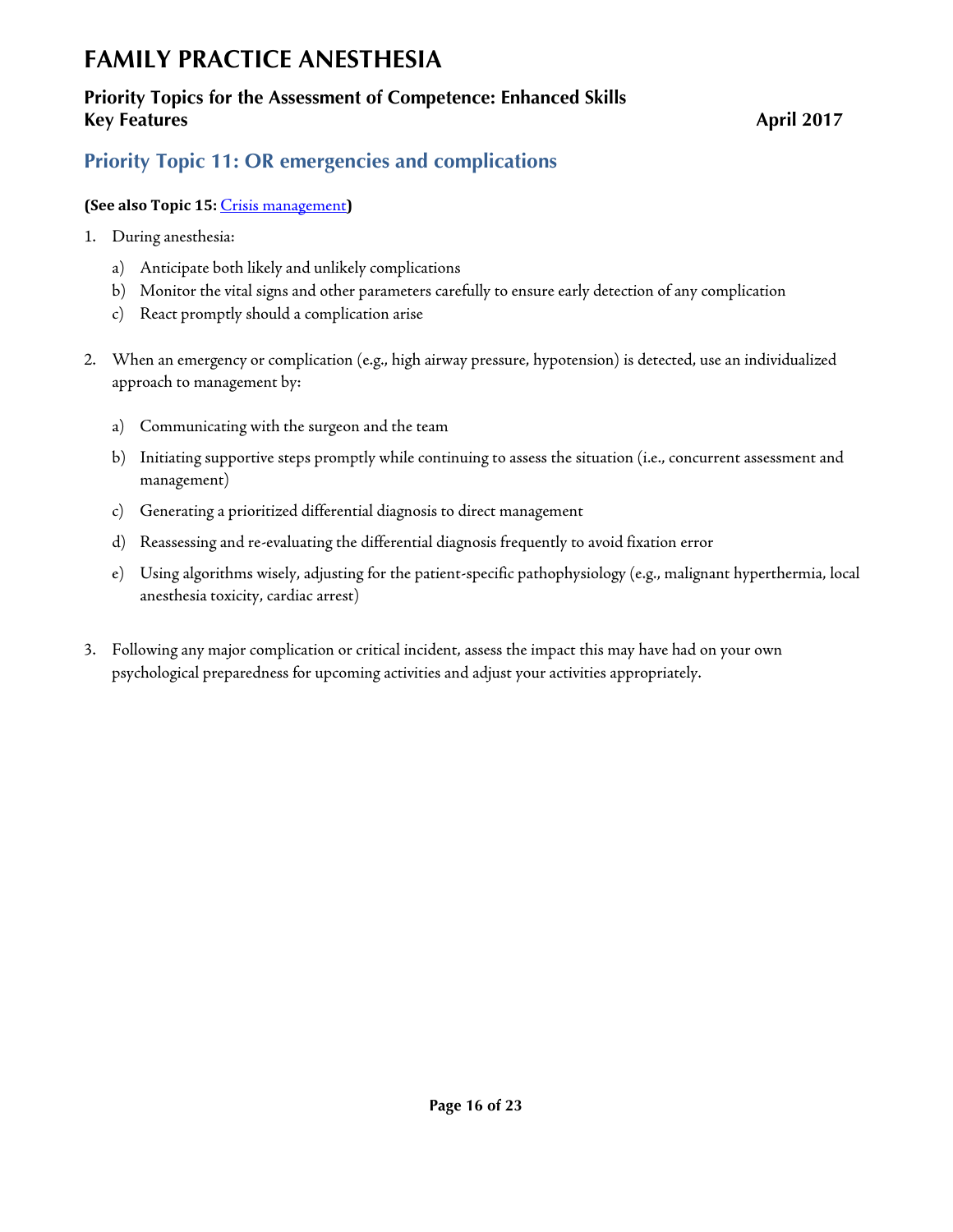## **Priority Topics for the Assessment of Competence: Enhanced Skills Key Features** April 2017

## <span id="page-16-0"></span>**Priority Topic 12: Acute pain management**

- 1. For a patient undergoing an intervention that is likely to be painful:
	- a) Address patient concerns and establish mutual expectations for pain management
	- b) Plan for all phases of pain management, including before, during, and after the procedure
- 2. When managing a patient experiencing pain with a diagnosed cause, implement an appropriate pain management strategy based on the source of pain, severity, and patient-specific comorbidities to optimize relief and minimize side effects (e.g., opioid and non-opioid analgesics, regional anesthesia, non-pharmacologic therapies).
- 3. When a patient's pain is poorly controlled or the pattern changes:
	- a) Reassess the patient to confirm the etiology (e.g., rule out myocardial ischemia, compartment syndrome, bowel perforation)
	- b) Avoid the assumption that the pain is related to the initial pain diagnosis
- 4. For a patient with a painful condition, periodically assess the severity of pain and its impact on the patient to titrate treatment, optimize the therapeutic effect, and minimize complications.
- 5. When treating pain in a patient:
	- a) Look for and recognize complications of your treatment (e.g., respiratory depression, urinary retention, nerve injury)
	- b) Manage accordingly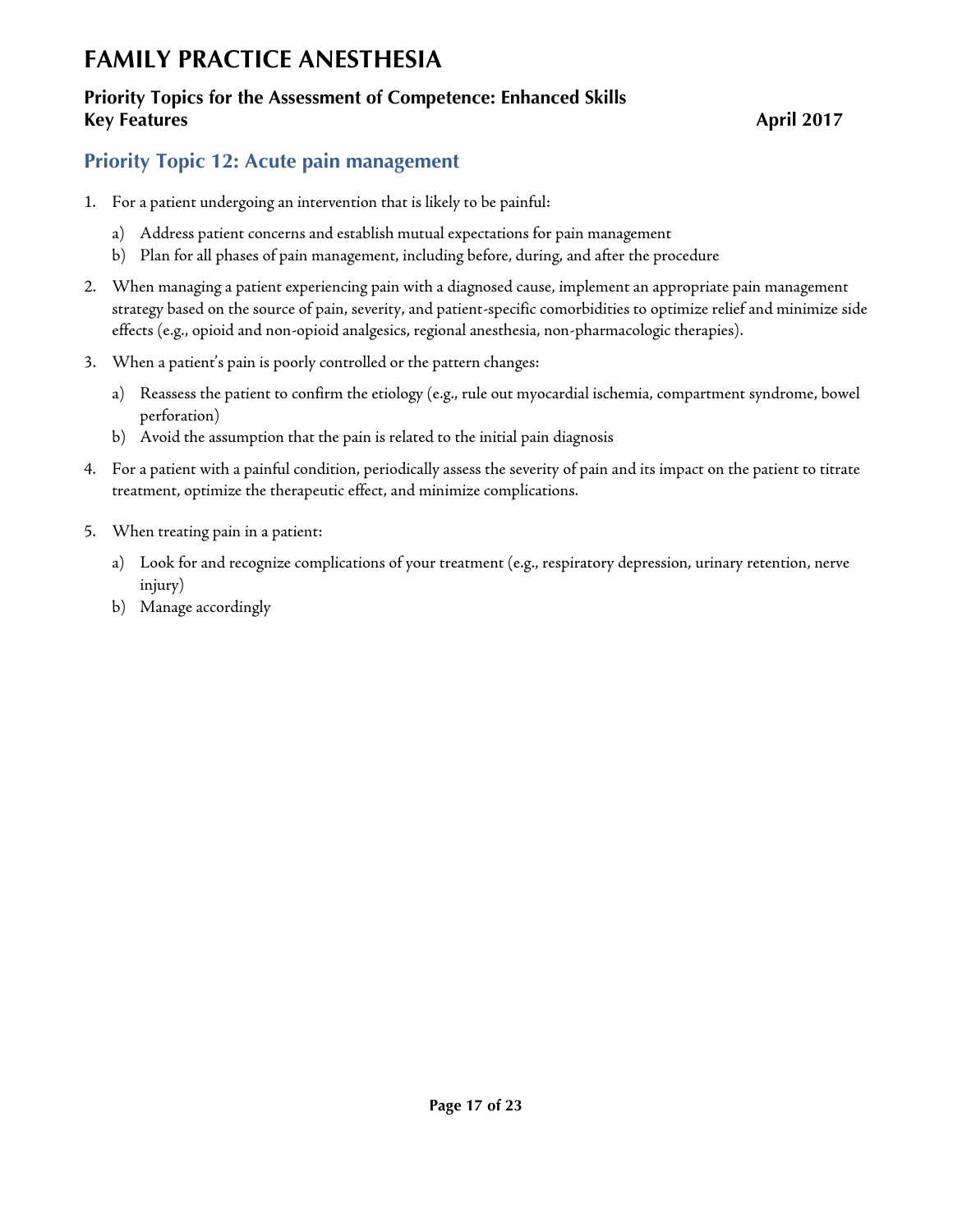## **Priority Topics for the Assessment of Competence: Enhanced Skills Key Features** April 2017

# <span id="page-17-0"></span>**Priority Topic 13: Post-operative care**

- 1. For all patients who undergo anesthesia, develop a comprehensive post-operative plan based on a preoperative assessment, patient- and procedure-specific issues, and an intraoperative course.
- 2. For a patient arriving in the post-anesthesia care unit (PACU), provide a detailed, comprehensive handover to the PACU staff that includes salient details about the patient's comorbidities, intraoperative events, and post-operative plans.
- 3. For a patient in the PACU with an acute undifferentiated medical issue:
	- a) Prioritize and respond based on the urgency of the situation
	- b) Generate a differential diagnosis and manage concurrently
	- c) Manage resources and call for assistance when necessary
- 4. For a patient in the PACU, decide on disposition (e.g., ward, home) based on patient factors, surgical factors, and available resources.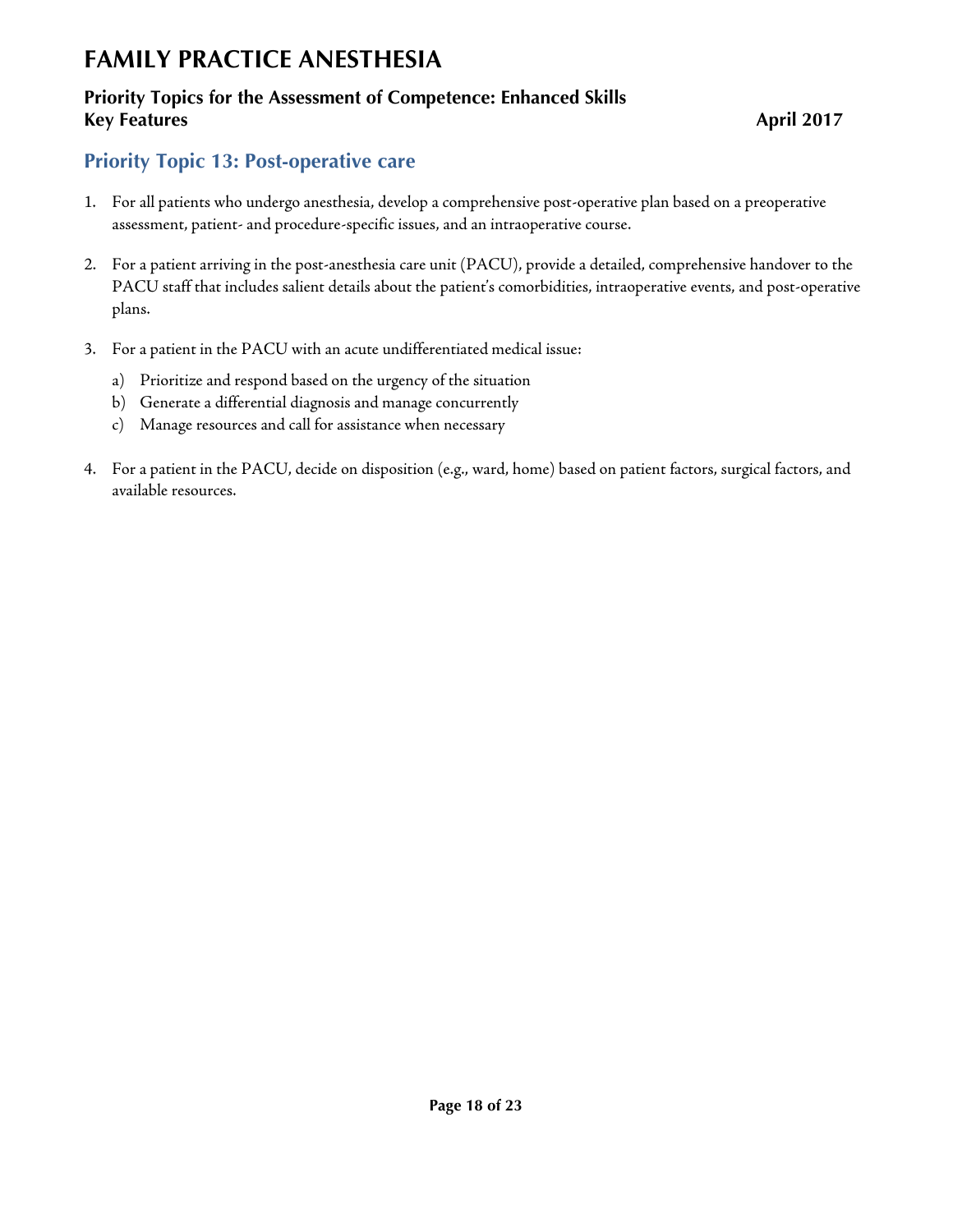## **Priority Topics for the Assessment of Competence: Enhanced Skills Key Features** April 2017

# <span id="page-18-0"></span>Priority Topic 14: **Know and apply limits of capacity (own and institutional)**

- 1. For any patient with perioperative risk that may exceed your own or your institution's capacity for management, perform a systematic risk/benefit analysis to make an informed decision about whether to proceed. Include:
	- Assessing the patient's underlying conditions, the planned procedure, and possible complications
	- Assessing the capacity and preparedness of the team and the local resources to deal with the worst possible outcomes
	- Considering possible alternatives, including transfer, and the associated risks/benefits
	- Understanding the patient's and family's preferences, as well as those of the team providing care
- 2. For a patient for whom risks exceed the capacity to manage or the likely benefits, and for whom there is a feasible safer option:
	- a) Do not proceed with anesthesia and maintain this decision, regardless of pressure from other team members (i.e., always act in the best interests of the patient)
	- b) Remain prepared to reconsider if conditions and/or situations change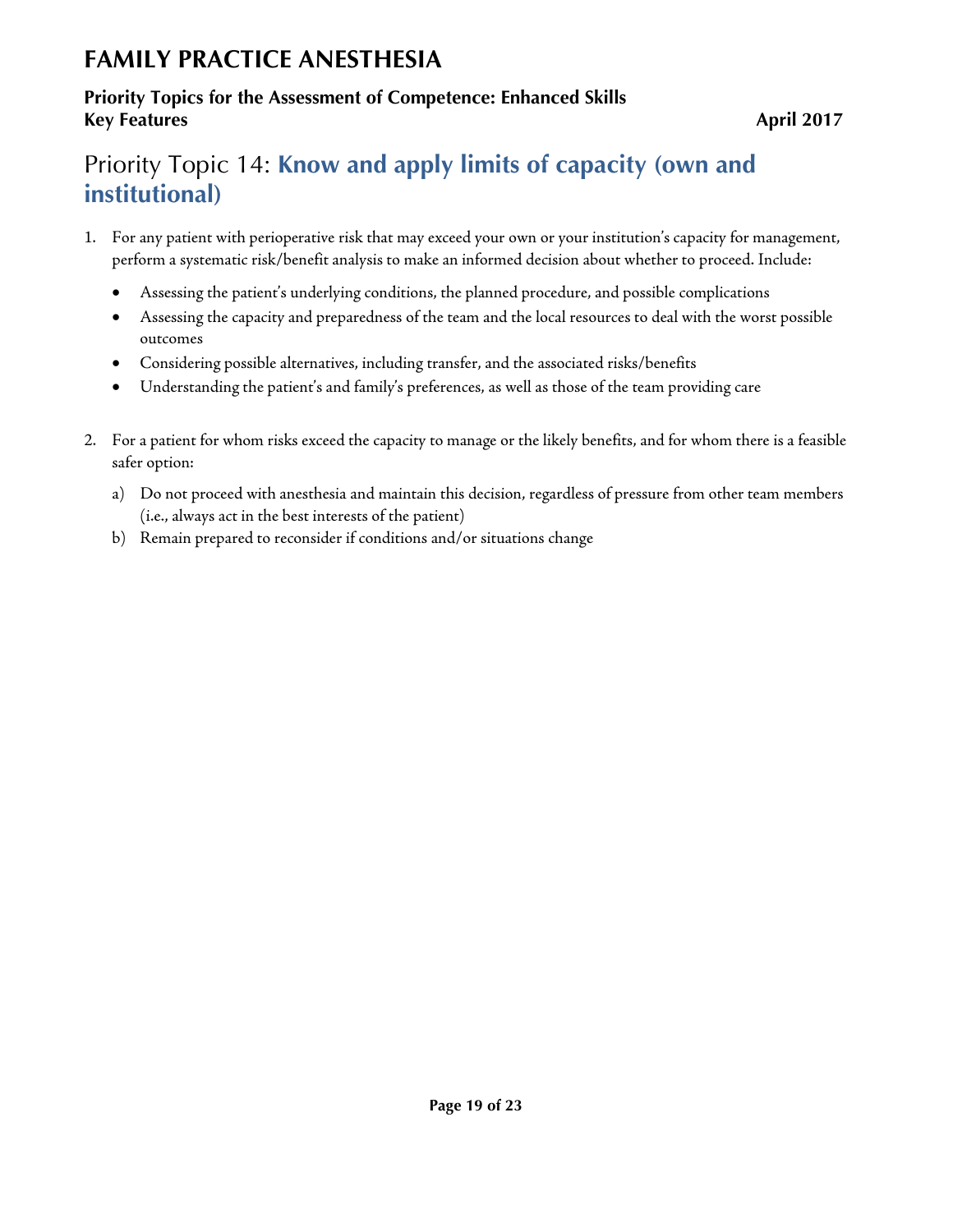### **Priority Topics for the Assessment of Competence: Enhanced Skills Key Features** April 2017

## <span id="page-19-0"></span>**Priority Topic 15: Crisis management**

### **(Was: Is vigilant, decisive, methodical, and calm in difficult situations)**

- 1. For all patients who are undergoing anesthesia, maintain vigilance, avoid distractions, and be proactive to minimize potential crises.
- 2. For a patient in medical crisis, manage the situation effectively by:
	- Maintaining a calm and appropriately assertive demeanour
	- Engaging the team through clear communication and effective delegation of duties
	- Recognizing the need to call for help
	- Acting promptly and decisively
	- Assuming leadership of the situation if such action is indicated
	- Setting priorities dynamically (i.e., maintain situational awareness and adjust priorities as conditions change)
- 3. When the medical management of a patient is not producing expected results, consider alternative diagnoses and regularly re-evaluate the situation in collaboration with your team (i.e., avoid fixation error).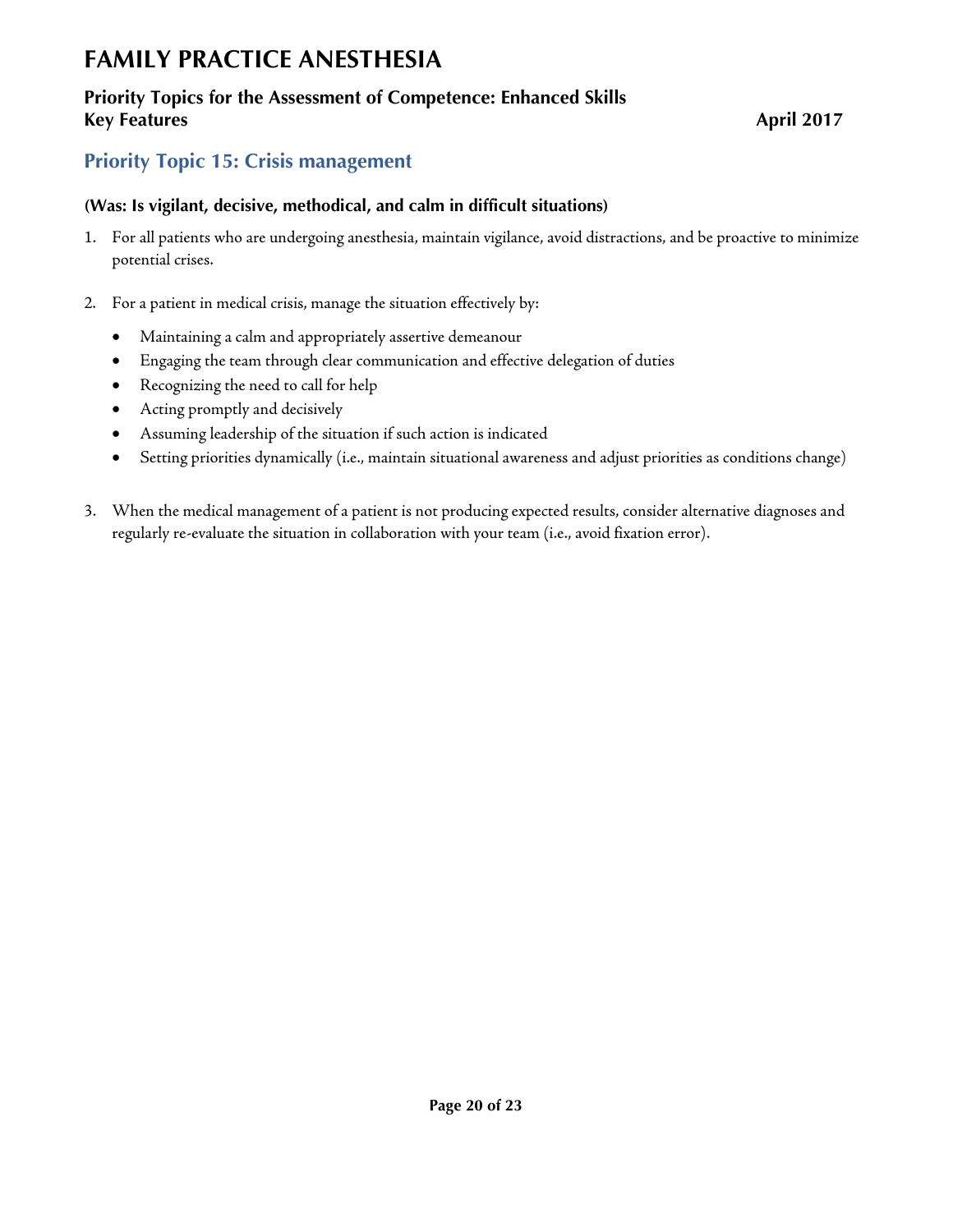## **Priority Topics for the Assessment of Competence: Enhanced Skills Key Features** April 2017

## <span id="page-20-0"></span>**Priority Topic 16: Self-directed learning**

- 1. Self-assess, reflect, and identify gaps in personal knowledge or skills on a regular basis and undertake activities to fill these gaps in an appropriate manner.
- 2. Following a challenging clinical experience, self-reflect, and identify and address educational needs.
- 3. Seek external sources (e.g., courses, tests, peer review, audits) of personal performance review on a regular basis to better identify gaps in knowledge and skills, and to meet specific learning needs.
- 4. Share clinical experiences and questions with colleagues regularly in a structured, collegial format to promote continuous quality improvement.
- 5. Plan and commit to a feasible, regular pattern of learning activities over the long and short term to meet both identified and general learning needs.
- 6. Identify personal and systemic barriers to ongoing learning and adopt strategies to mitigate their influence.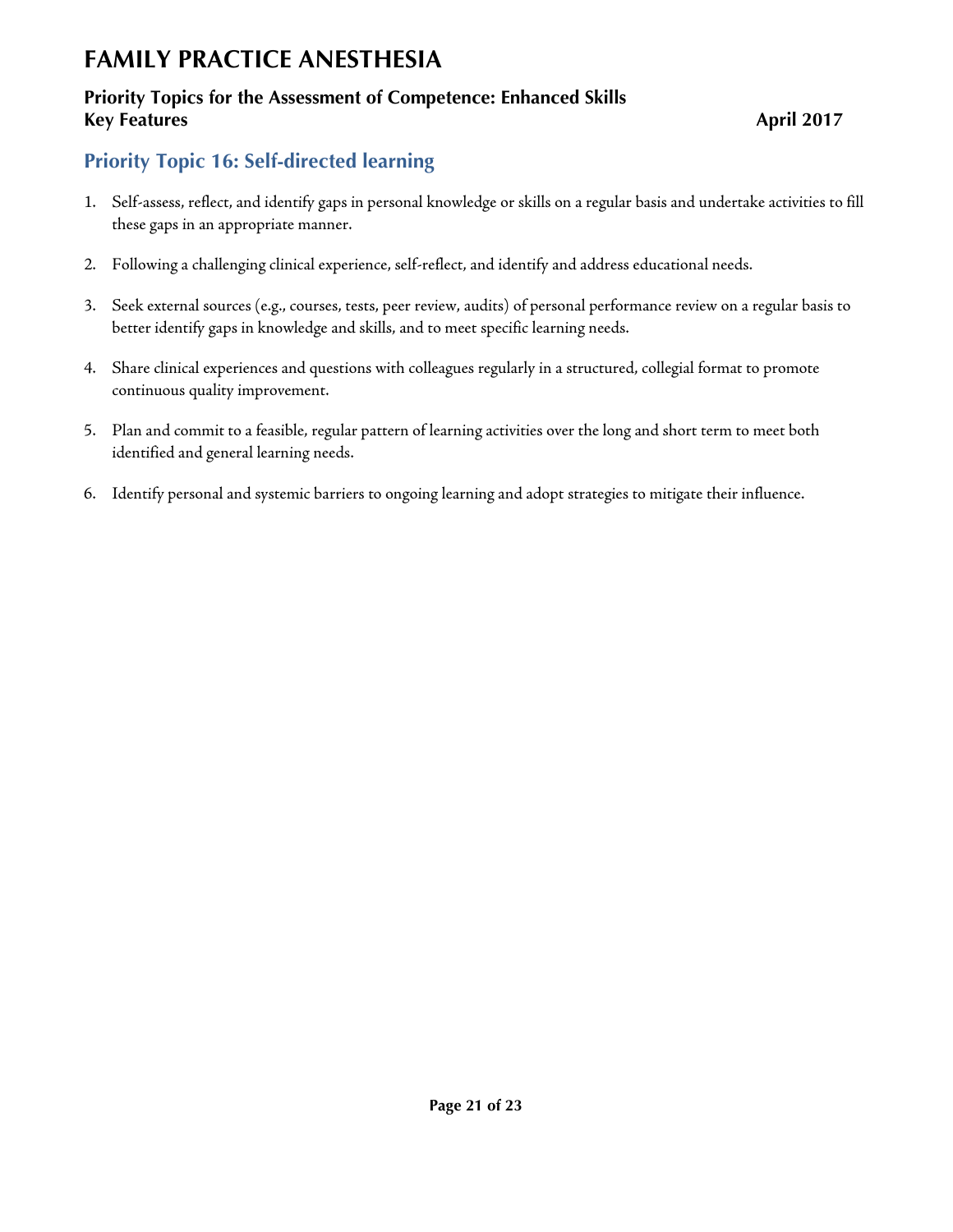## **Priority Topics for the Assessment of Competence: Enhanced Skills Key Features** April 2017

## <span id="page-21-0"></span>**Priority Topic 17: Team**

- 1. When working in a team:
	- a) Maintain clear and effective communication and actively seek input from other team members
	- b) Ensure each person's role is clear, including your own
	- c) Remain flexible and adapt to changing circumstances (e.g., different personnel or resources in different situations)
- 2. During a crisis situation:
	- a) Assume a greater leadership role when appropriate
	- b) Recognize your own skill set and limitations and the roles of other team members
	- c) Include team members in a thoughtful and effective way (e.g., know skill sets, avoid overburdening)
	- d) Deal with disruptive or unhelpful behaviour in a respectful and professional manner
	- e) Recognize the need for post-crisis debriefing and the potential need for follow-up care (e.g., addressing psychological trauma of team members)